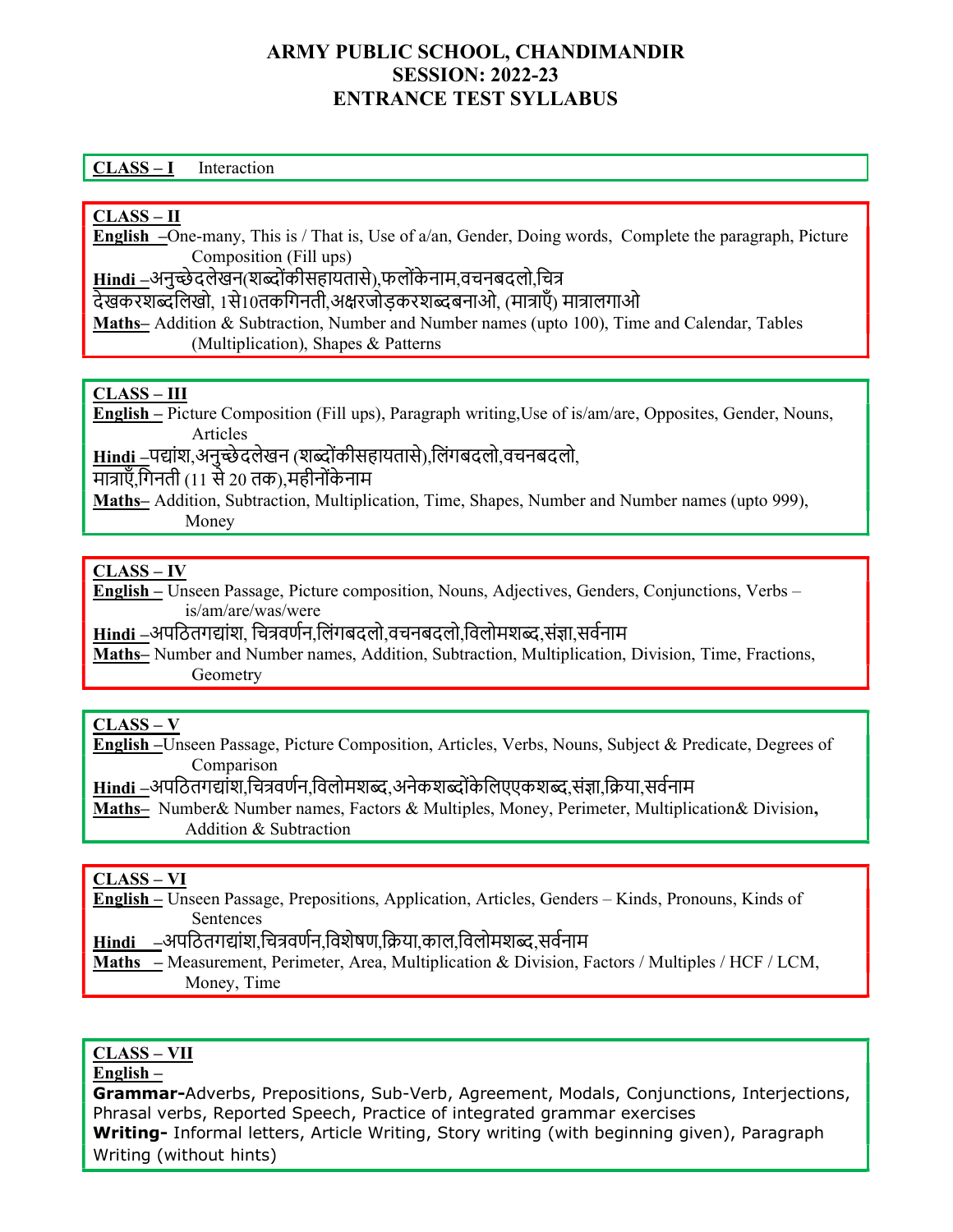#### Hindi –

व्याकरण: सर्वनाम,विशेषण, कारक, उपसर्ग-प्रत्यय, अपठित गद्यांश, पर्यायवाची शब्द,विलोम शब्द, वाक्यांश के लिए एक शब्द,

विज्ञापन, नारा लेखन, अनच्छेद, लघ कथा लेखन पठित काव्यांश, पत्र-लेखन, विज्ञापन लेखन, संवाद लेखन ।

### Maths –

Ch-8 Decimals, Ch-9 Data handling, Ch-10 Mensuration, Ch-11 Algebra, Ch- 12 Ratio and Proportion, Ch-13 Symmetry, Ch-14 Practical Geometry

### Science -

Lesson 6-Changes around us,Lesson-9 The Living Organisms - Characteristics & Habitats, Lesson-12 Electricity & Circuits, Lesson 13-Fun with Magnets, Lesson-14 Water, Lesson-15 Air around us, Lesson-16 Garbage In & Garbage Out

# CLASS – VIII

## English –

Grammar- Phrases And Clauses, Sentences- Simple, Compound And Complex, Adverbs And Degrees Of Comparison, Proverbs, Reported Speech, Prepositions And Conjunctions, Practice of integrated grammar exercises

Writing- Formal Letter (Letter To The Editor), Story Writing (with Hints given), Story Writing (With Beginning Given), Dialogue Writing, Email Writing, Report Writing

# Hindi –

**व्याकरण:** क्रिया विशेषण , पत्र – औपचारिक ⁄ अनौपचारिक, संबंधबोधक, समुच्चयबोधक, विस्मयादिबोधक, निपात , अपठित गदयांश, अपठित पदयांश, विज्ञापन, विराम-चिहन, अनुच्छेद लेखन, संवाद लेखन

# Maths –

Ch-9 Rational Numbers, Ch- 10 Practical geometry, Ch- 11 Perimeter and Area, Ch-12 Algebraic Expressions, Ch- 13 Exponents and Powers, Ch- 14 Symmetry, Ch-15 Visualising Solid Shapes

# Science -

Ch 8 – Winds, Storms and Cyclones, Ch 11 - Transportation in Animals and Plants Ch 12 - Reproduction in Plants , Ch 13 – Motion and Time, Ch 14 - Electric Current and its Effects, Ch 15 – Light, Ch 16 - Water: A precious Resource, Ch 17 - Forests : Our Lifeline Ch 18 - Waste Water Story

# CLASS – IX

### English –

Grammar- Adverbs and Degrees of Comparison, Prepositions, Conditionals, Conjunctions, Idioms, Reported Speech, Integrated Grammar Practice, Proverbs Writing- E-Mail, Speech Writing, Formal Letter (Letter to Editor), Practice Of Story Writing (With the Beginning Given)

### Hindi –

व्याकरण: स्वर संधि), समास, विराम चिहन), उपसर्ग-प्रत्यय, विज्ञापन लेखन, पर्यायवाची, विलोम शब्द, अनेकार्थी शब्द, श्रुतिसमभिन्नार्थक शब्द, मुहावरे, अनुच्छेद लेखन , पत्र लेखन , नारा लेखन, संदेश लेखन